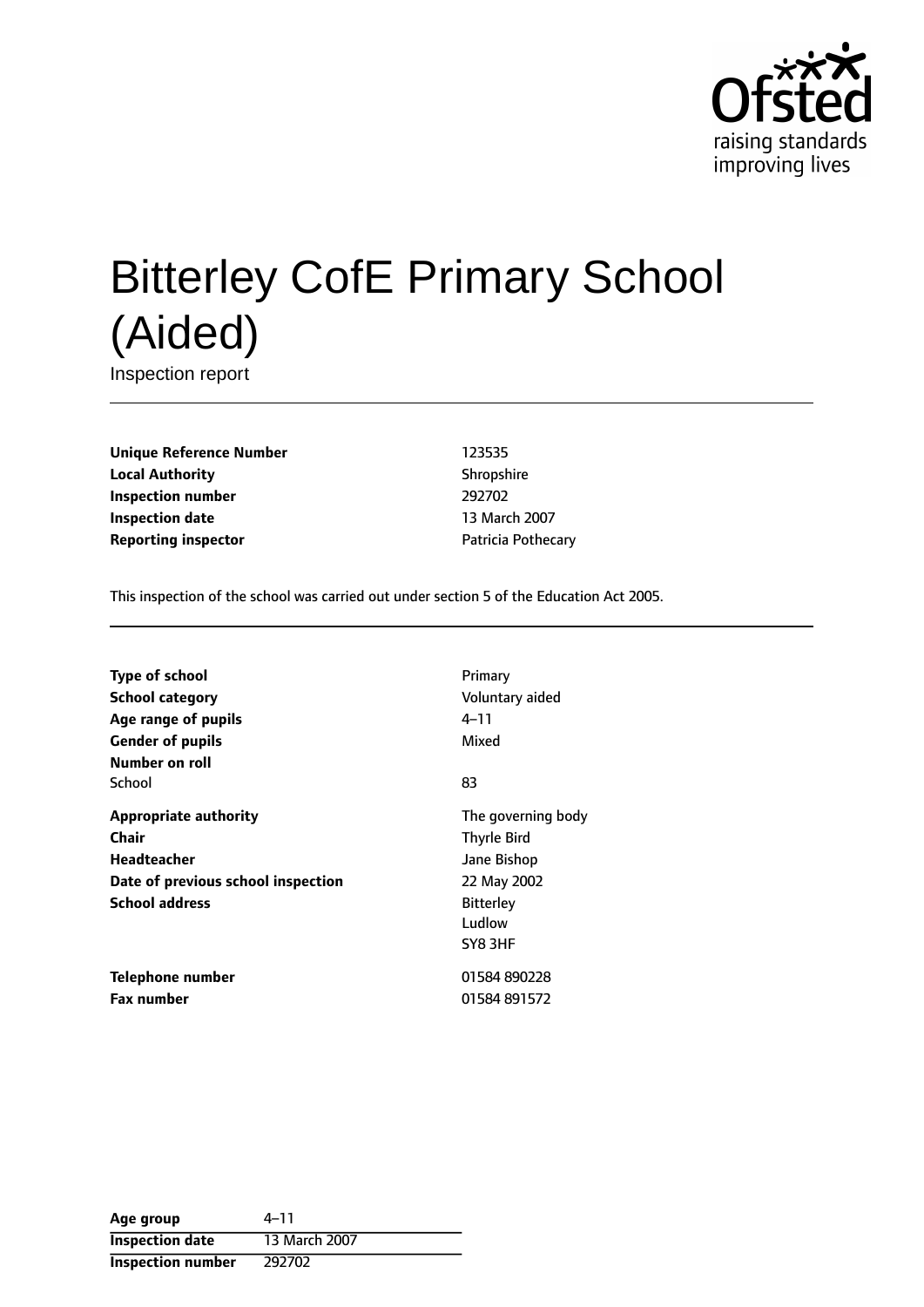.

© Crown copyright 2007

#### Website: www.ofsted.gov.uk

This document may be reproduced in whole or in part for non-commercial educational purposes, provided that the information quoted is reproduced without adaptation and the source and date of publication are stated.

Further copies of this report are obtainable from the school. Under the Education Act 2005, the school must provide a copy of this report free of charge to certain categories of people. A charge not exceeding the full cost of reproduction may be made for any other copies supplied.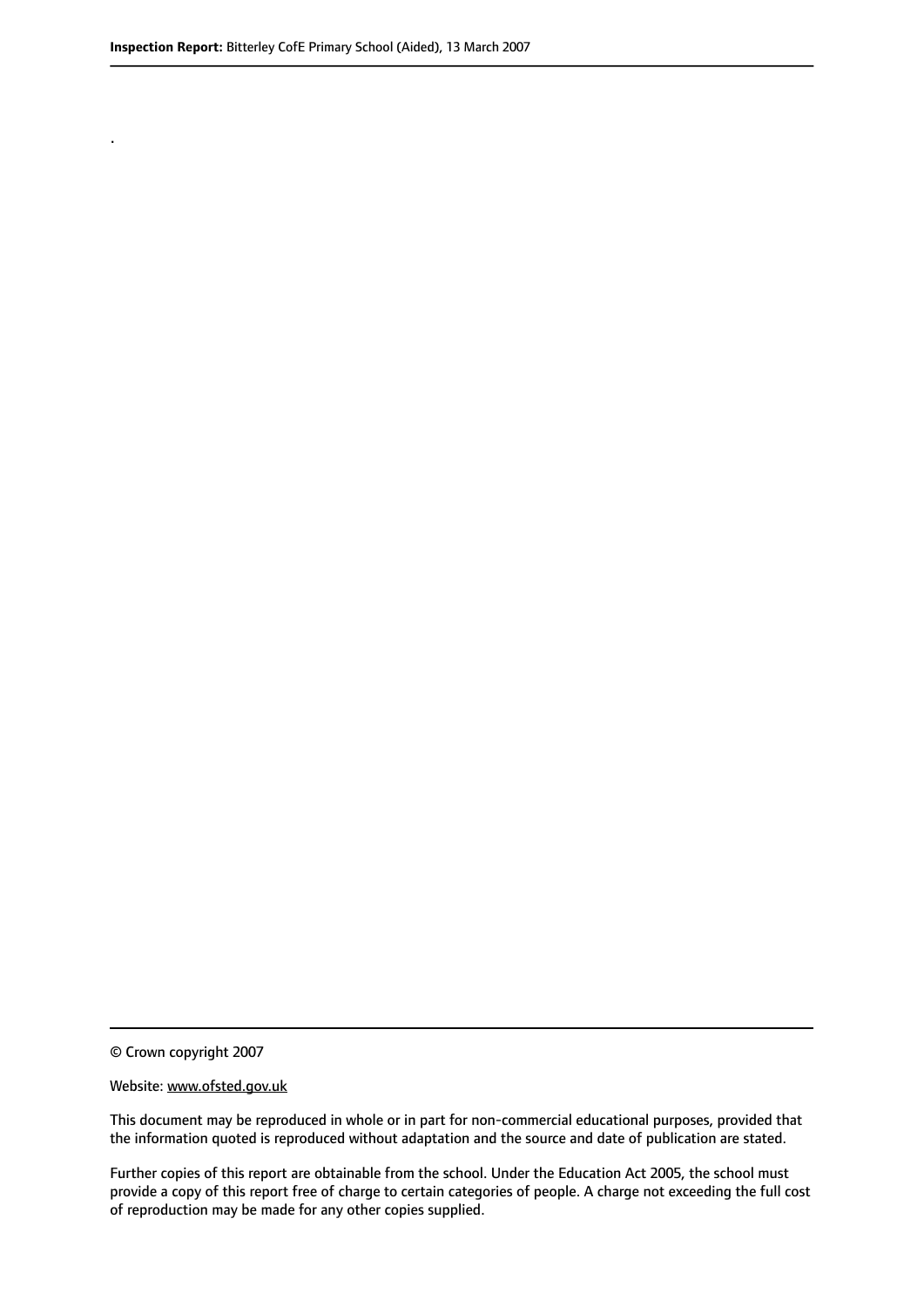# **Introduction**

The inspection was carried out by two Additional Inspectors.

#### **Description of the school**

Bitterley is a small primary school, with pupils from a wide mix of social backgrounds. Almost all pupils are from White British origins, with very few from other ethnic groups. A small minority have a variety of learning difficulties, predominantly in the area of speech and language. There is an independent pre-school on site.

#### **Key for inspection grades**

| Grade 1 | Outstanding  |
|---------|--------------|
| Grade 2 | Good         |
| Grade 3 | Satisfactory |
| Grade 4 | Inadequate   |
|         |              |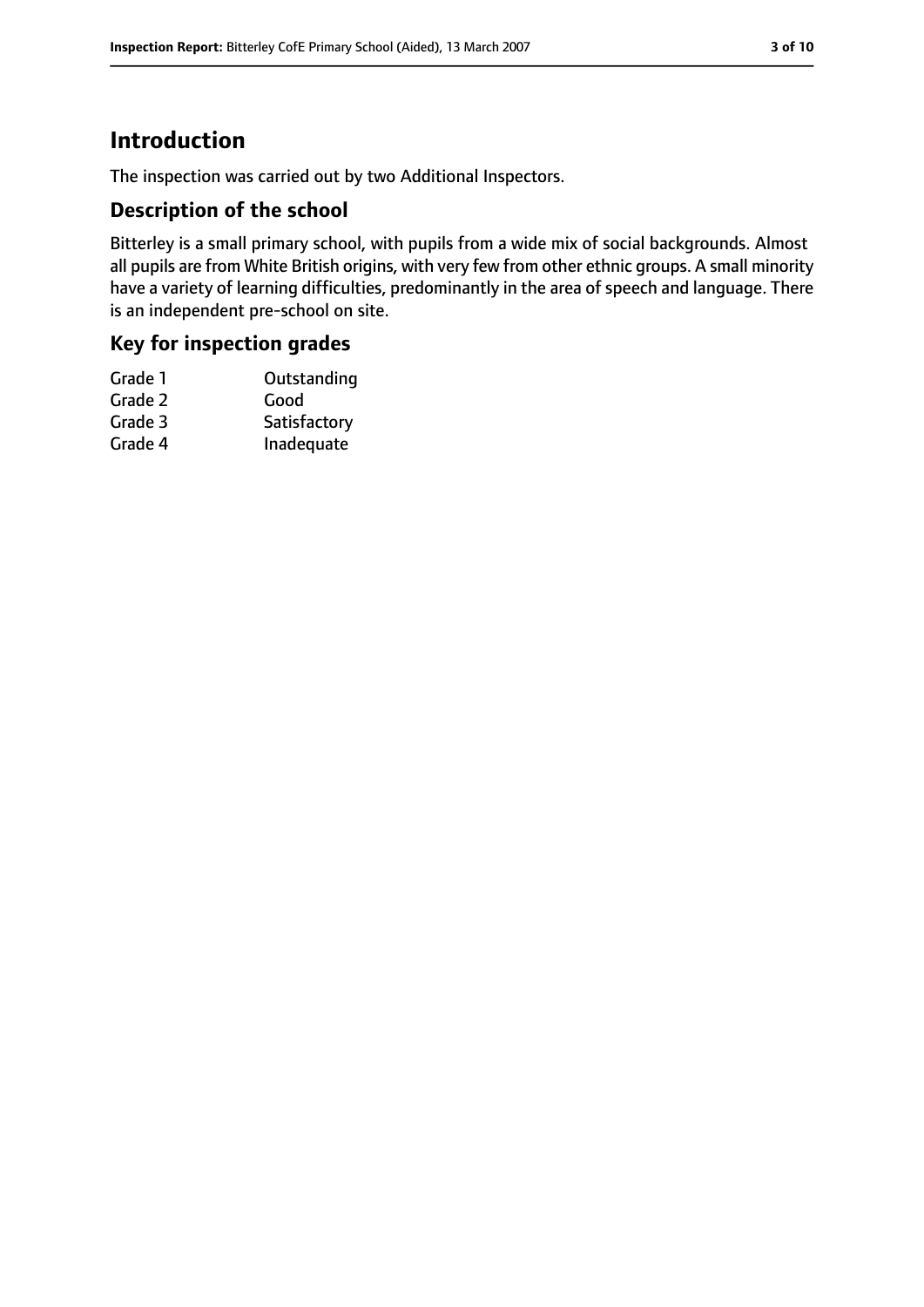## **Overall effectiveness of the school**

#### **Grade: 2**

Bitterley is a good, effective and very happy school which is led and managed well. Pupils' personal development and well-being are outstanding, resulting from an excellent curriculum and good care, guidance and support. Pupils' mature, responsible attitudes and excellent behaviour lead to a highly purposeful and vibrant school community in which pupils play a significant part. A well-organised Reception class means that pupils make good progress and achieve well in the Foundation Stage. Pupils enter the school with standards just above average and, by the time they leave, standards are significantly above national averages. By the age of seven, reading development is outstanding and roughly half of all pupils reach the very highest levels by the age of eleven. This good progress and achievement is found in all age groups. This is due to consistently good quality teaching and careful assessment to build on learning from lesson to lesson. Pupils' skills and the progress they make in information and communication technology (ICT) are satisfactory rather than good, because the technology has only recently improved from a low baseline. The curriculum offers a wealth of activities and this, alongside strong links with other organisations, helps pupils to become well-rounded people who are keen to do well. They have an extensive knowledge of how to keep safe and healthy. For example, pupils always choose platefuls of fruit, vegetables and salad to eat with their lunch. The very rich array of well-planned activities and high quality support for pupils' personal development means that they have a good range of skills to prepare them well for their future, especially the ability to work in teams and to use their own initiative. Pupils enjoy school enormously, which parents appreciate very much; as one typically wrote, 'What more can a parent ask for?' Although most pupils make good progress, they do not have sufficiently detailed individual targets. As a result, pupils are not clear about what they need to do personally to improve, making it difficult for a few of them to reach the high expectations set by the school. Nevertheless, school leaders, through good self-evaluation, have secured good quality achievement every year and standards are still improving. Governors are involved well with the school and bring a wide range of skills to their work. However, their role in monitoring how well pupils are doing and in holding the school to account for results is underdeveloped.

#### **What the school should do to improve further**

- Improve pupils' ICT skills to bring their achievements in line with those in literacy and numeracy.
- Give pupils more precise individual targets and make sure that they know what they must do to reach them.
- Ensure that governors improve their skills in checking and challenging the school's performance.

## **Achievement and standards**

#### **Grade: 2**

School leaders and teachers have high expectations of what pupils can achieve and pupils are equally keen to do well. Consequently, pupils in all classes achieve well. Children make good progress in their Reception year and when pupils enter Year 1 the standards of their work are just above average. Pupils' positive attitudes and detailed planning at all levels mean that by the time pupils leave, standards are usually significantly above average in English, mathematics and science. Pupils with learning difficulties also achieve well and make good progress in developing their language and communication skills. Recent and successful focus on reading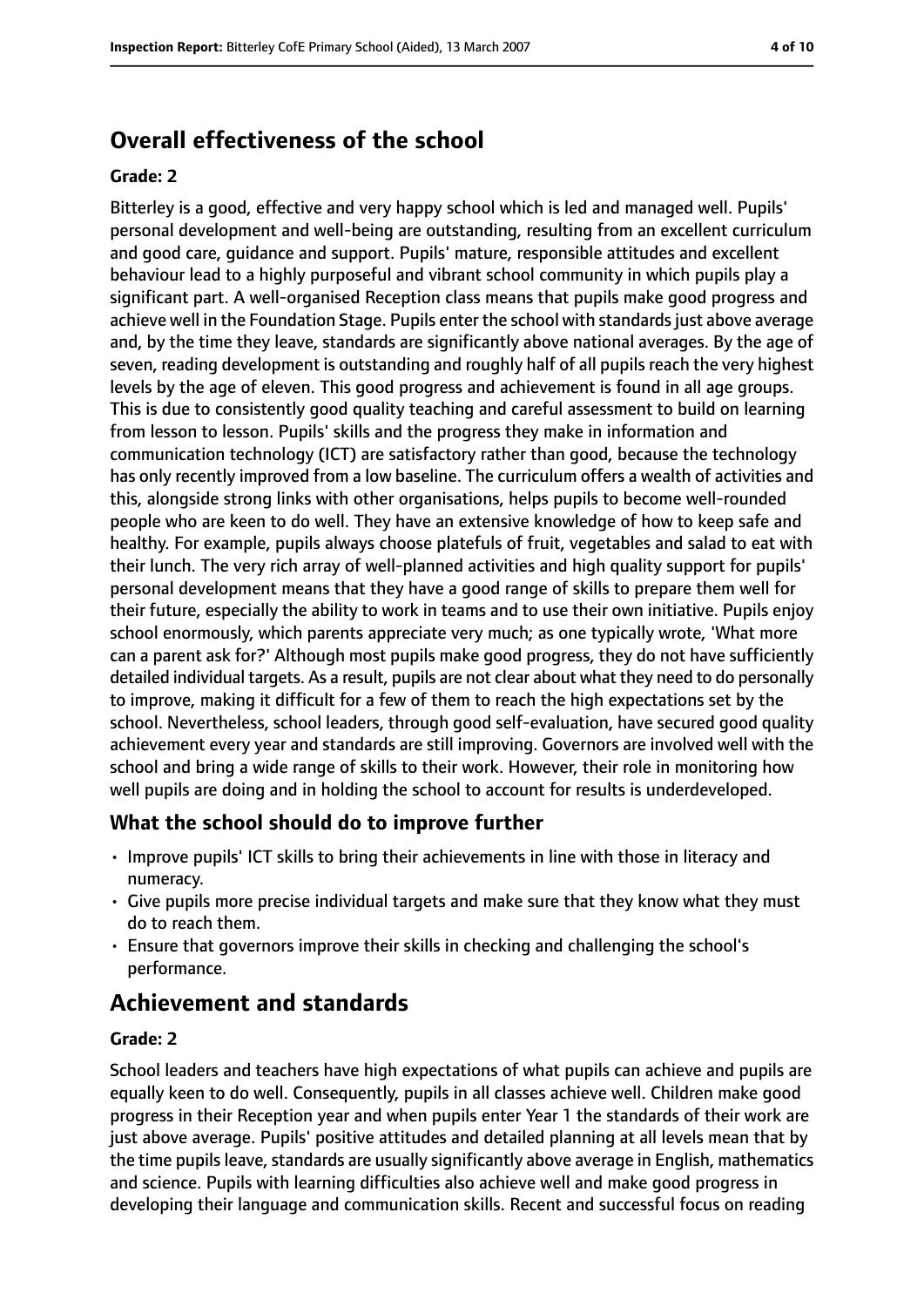is the reason why the younger pupils' achievements in reading are outstanding. An exceptionally well-organised curriculum means that, despite learning in mixed-age classes, by the age of eleven about half of all pupils reach the highest levels, with others usually close behind. For a small number of pupils their progress in writing and mathematics is satisfactory rather than good, largely because their targets are not precise enough for teachers to always match work sufficiently well to their needs. Although standards and achievement in ICT are satisfactory overall, pupils' ICT skills are progressing well in the oldest class because the teaching is strong.

# **Personal development and well-being**

#### **Grade: 1**

Pupils' outstanding spiritual, moral, social and cultural development is demonstrated by their exemplary social skills. Pupils are always helping each other in class or acting as 'buddies' to sort out minor incidents. They also show an interest in such things as current events, music, art and dance when chatting to visitors. Pupils are very thoughtful about their lives and the differences in the lives of others. They have a strong moral sense, behaving excellently and helping to develop and revise the rules for behaviour. They advocate 'a zero-tolerance policy' on misbehaviour and cannot recall any bullying. Pupils make a key, high quality contribution to the daily life of the school and wider community, linking with community activities and even managing their own class budgets. Pupils enjoy school enormously and attendance is well above average. They join in enthusiastically with the many imaginative opportunities to keep healthy through exercise and sport. They are exceptionally well aware of the need forsafety and security. In physical education lessons, for example, they check the hall for hazards. All these skills alongside good basic skills ensure that pupils are well prepared for a bright future.

# **Quality of provision**

## **Teaching and learning**

#### **Grade: 2**

Teaching and learning have been consistently good in all age groups, over some considerable time, because of careful and effective leadership and excellent teamwork by a close-knit staff. All lessons are typified by excellent relationships and behaviour and a good pace and sense of purpose. The lessons are planned well, based upon careful assessment and good knowledge of the strategies needed for many different subjects. In this environment pupils thrive and really enjoy the way, to quote one pupil, 'Teachers let us try things out for ourselves.' In fact the encouragement of teamwork and independent learning is very effective. Teaching assistants make a significant contribution to the good learning taking place and are very well managed. Teachers do not give pupils individual targets to work towards and this is the main reason for a few pupils making satisfactory rather than good progress. Teachers assess and plan work well on a day-to-day basis, which is why most pupils do make good progress. Teachers' skills in promoting ICT are still developing and therefore pupils' progress is satisfactory overall in this subject.

### **Curriculum and other activities**

#### **Grade: 1**

The curriculum is very well organised to ensure that the different ages and abilities in each class make good progress. Opportunities for supporting literacy and numeracy are planned well in all subjects and in the Foundation Stage. The curriculum for ICT is now good and improving.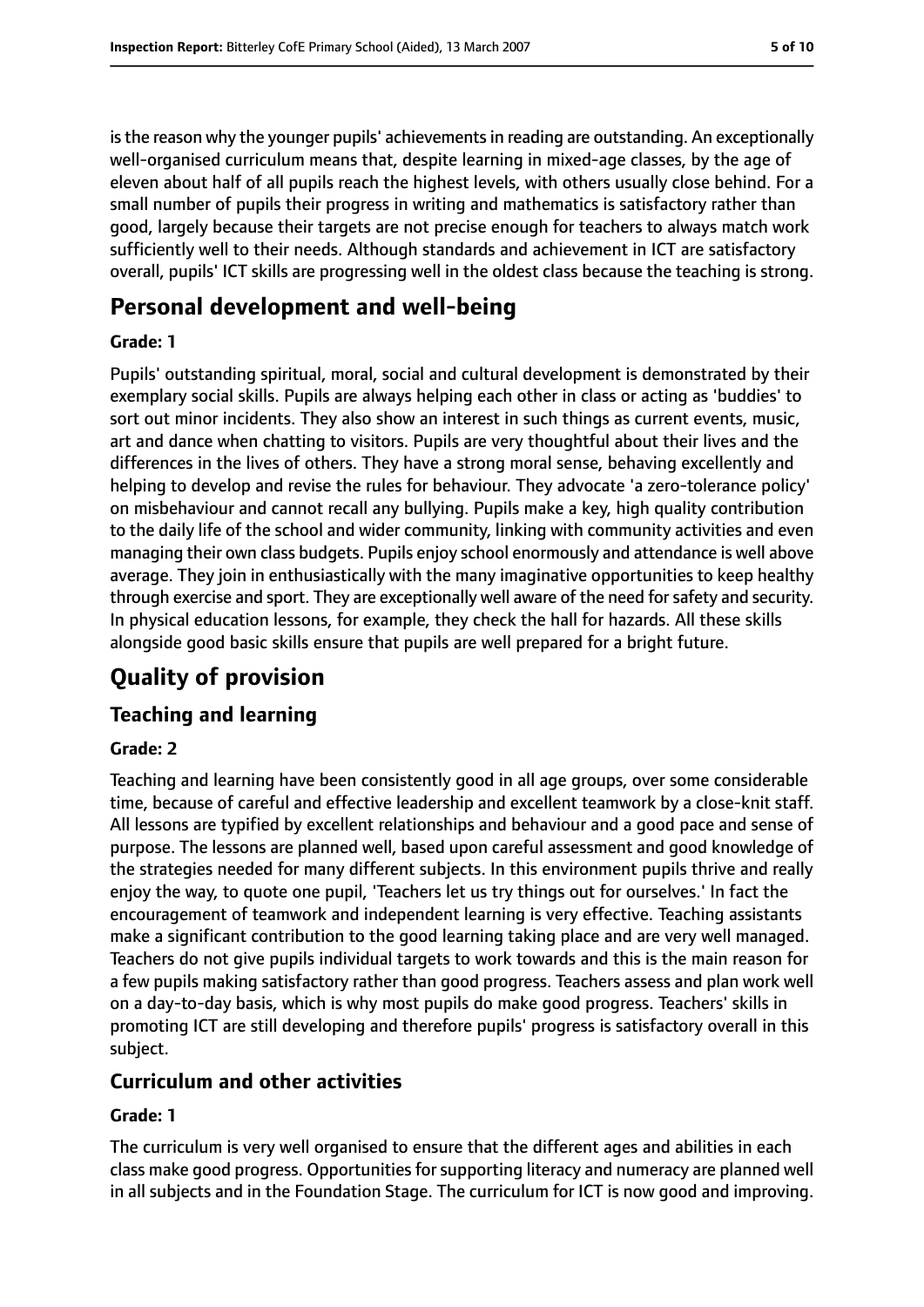The wealth of opportunities provided to help pupils develop personally is outstanding and parents are very appreciative. For example, pupils are actively encouraged to develop their different interests, such as crafts, music or gardening. There are numerous activities and visits to bring learning to life, and to strengthen pupils' ability to contribute to the community and prepare for their futures. An excellent recent history project was particularly successful in helping pupils to appreciate how old and significant their school is locally and nationally. The substantial links with others to ensure that pupils are strongly committed to leading healthy and safe lives are typified by the exceptional school lunches, one pupil reporting that 'All the meals are lovely and good for you.'

#### **Care, guidance and support**

#### **Grade: 2**

There are very thorough arrangements to safeguard pupils. Pupils are well aware of this, one announcing that 'We know that they are capable if we fall over.' This helps build their very strong sense of caring concern. There is outstanding support for pupils' personal development, especially those who are vulnerable, through good quality links with other agencies, a sensitive awareness of pupils' needs and clear guidelines. There is thorough preparation to make sure that pupils do well when entering and leaving the school. Pupils are given clear guidance about how to improve their work through careful marking and discussionsin lessons. This helps pupils to reach the challenging end-of-year goals set for them by the teachers. However, pupils are not routinely given individual short-term targets to aim for. This slows learning for a few.

## **Leadership and management**

#### **Grade: 2**

Senior leaders and staff have a strong and unwavering commitment to keep standards high and give pupils a well-balanced, enjoyable school experience. Good self-evaluation, checking carefully to see how well pupils are doing and consulting widely with others, including parents and pupils, has led to many ongoing improvements to pupils' achievements, and especially their personal development. Most recently these have been to pupils' skills and confidence in group discussion, which in turn have helped to improve writing and reading. Standards have been rising following better target setting, especially in Years 3 to 6, as well as in problem solving in mathematics and ICT. The capacity to improve is therefore good. Senior leaders have not, until recently, monitored pupils' progress towards their targets frequently enough to be able to intervene earlier and so raise standards further. This shortcoming has been recognised and work to address it is well underway. Governors bring many strengths to support the school, but their role in looking at pupils' achievements and holding the school to account is more limited.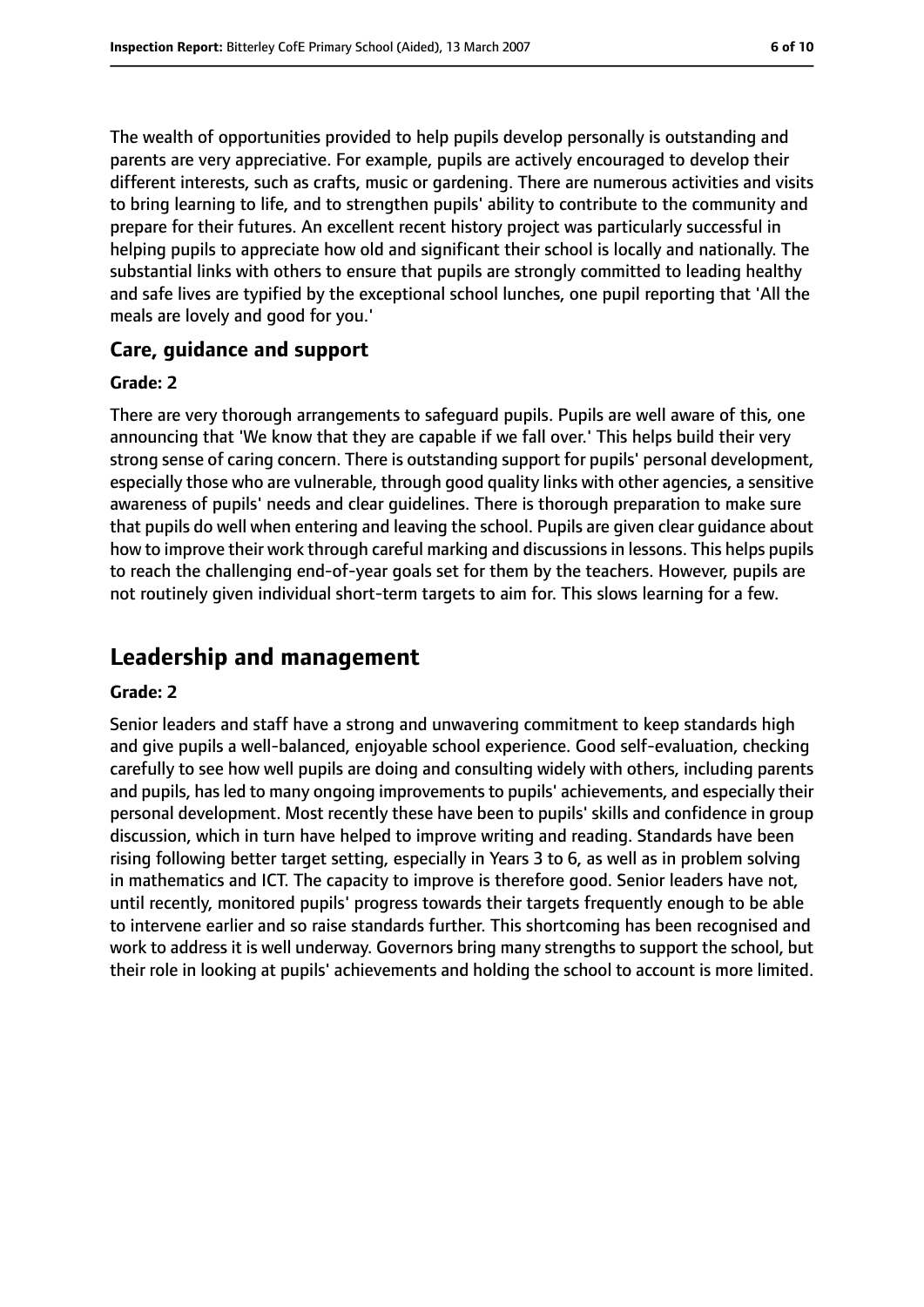**Any complaints about the inspection or the report should be made following the procedures set out in the guidance 'Complaints about school inspection', which is available from Ofsted's website: www.ofsted.gov.uk.**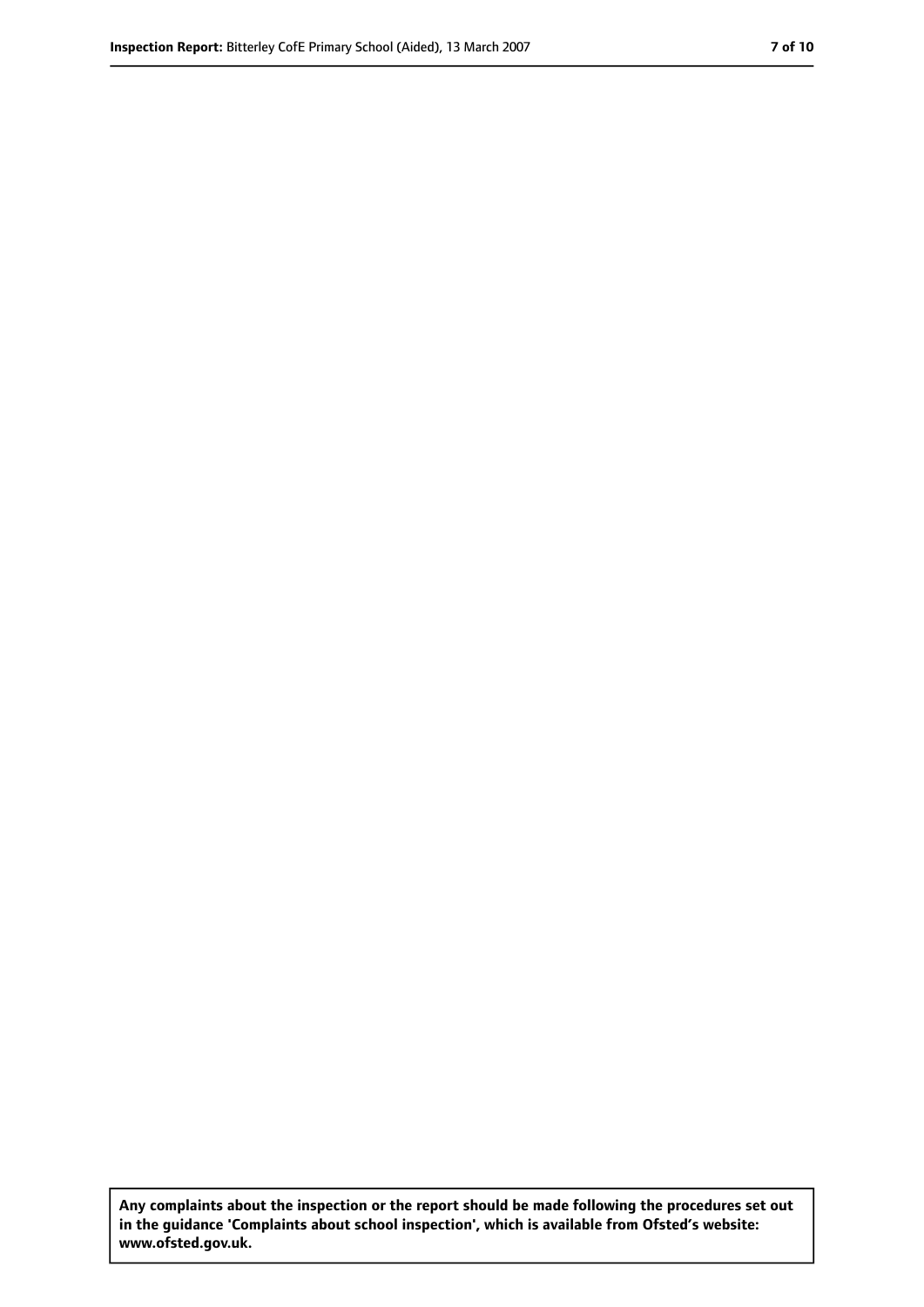#### **Annex A**

# **Inspection judgements**

| Key to judgements: grade 1 is outstanding, grade 2 good, grade 3 satisfactory, and grade 4 $\,$ | <b>School</b>  |
|-------------------------------------------------------------------------------------------------|----------------|
| inadequate                                                                                      | <b>Overall</b> |

## **Overall effectiveness**

| How effective, efficient and inclusive is the provision of education, integrated<br>care and any extended services in meeting the needs of learners? |     |
|------------------------------------------------------------------------------------------------------------------------------------------------------|-----|
| How well does the school work in partnership with others to promote learners'<br>well-being?                                                         |     |
| The quality and standards in the Foundation Stage                                                                                                    |     |
| The effectiveness of the school's self-evaluation                                                                                                    |     |
| The capacity to make any necessary improvements                                                                                                      |     |
| Effective steps have been taken to promote improvement since the last<br>inspection                                                                  | Yes |

#### **Achievement and standards**

| How well do learners achieve?                                                                               |  |
|-------------------------------------------------------------------------------------------------------------|--|
| The standards <sup>1</sup> reached by learners                                                              |  |
| How well learners make progress, taking account of any significant variations between<br>groups of learners |  |
| How well learners with learning difficulties and disabilities make progress                                 |  |

#### **Personal development and well-being**

| How good is the overall personal development and well-being of the<br>learners?                                  |  |
|------------------------------------------------------------------------------------------------------------------|--|
| The extent of learners' spiritual, moral, social and cultural development                                        |  |
| The behaviour of learners                                                                                        |  |
| The attendance of learners                                                                                       |  |
| How well learners enjoy their education                                                                          |  |
| The extent to which learners adopt safe practices                                                                |  |
| The extent to which learners adopt healthy lifestyles                                                            |  |
| The extent to which learners make a positive contribution to the community                                       |  |
| How well learners develop workplace and other skills that will contribute to<br>their future economic well-being |  |

## **The quality of provision**

| How effective are teaching and learning in meeting the full range of the<br>learners' needs?          |  |
|-------------------------------------------------------------------------------------------------------|--|
| How well do the curriculum and other activities meet the range of needs<br>and interests of learners? |  |
| How well are learners cared for, quided and supported?                                                |  |

 $^1$  Grade 1 - Exceptionally and consistently high; Grade 2 - Generally above average with none significantly below average; Grade 3 - Broadly average to below average; Grade 4 - Exceptionally low.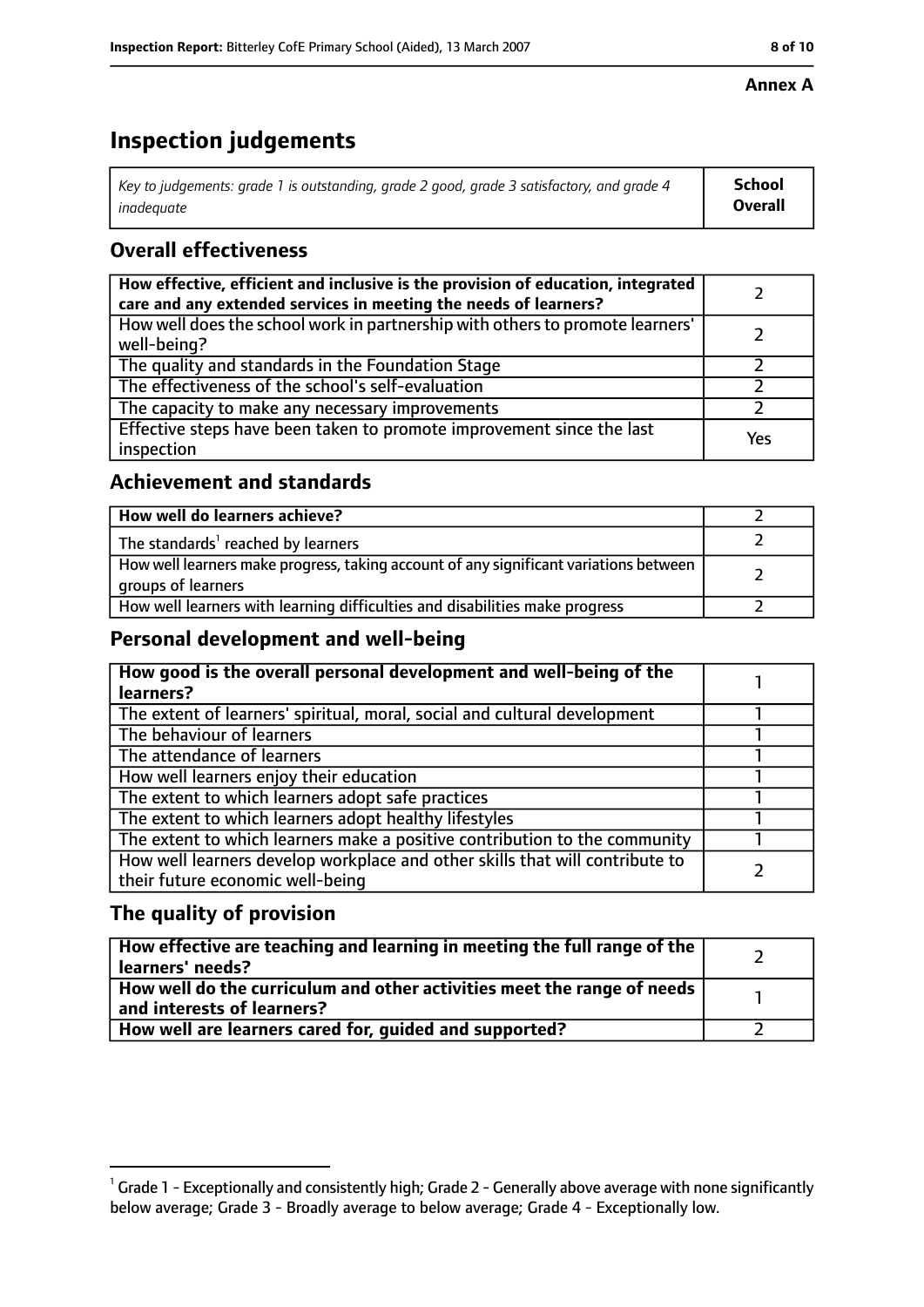# **Leadership and management**

| How effective are leadership and management in raising achievement                                                                              |     |
|-------------------------------------------------------------------------------------------------------------------------------------------------|-----|
| and supporting all learners?                                                                                                                    |     |
| How effectively leaders and managers at all levels set clear direction leading<br>to improvement and promote high quality of care and education |     |
| How effectively performance is monitored, evaluated and improved to meet<br>challenging targets                                                 |     |
| How well equality of opportunity is promoted and discrimination tackled so<br>that all learners achieve as well as they can                     |     |
| How effectively and efficiently resources, including staff, are deployed to<br>achieve value for money                                          | 7   |
| The extent to which governors and other supervisory boards discharge their<br>responsibilities                                                  | 3   |
| Do procedures for safequarding learners meet current government<br>requirements?                                                                | Yes |
| Does this school require special measures?                                                                                                      | No  |
| Does this school require a notice to improve?                                                                                                   | No  |